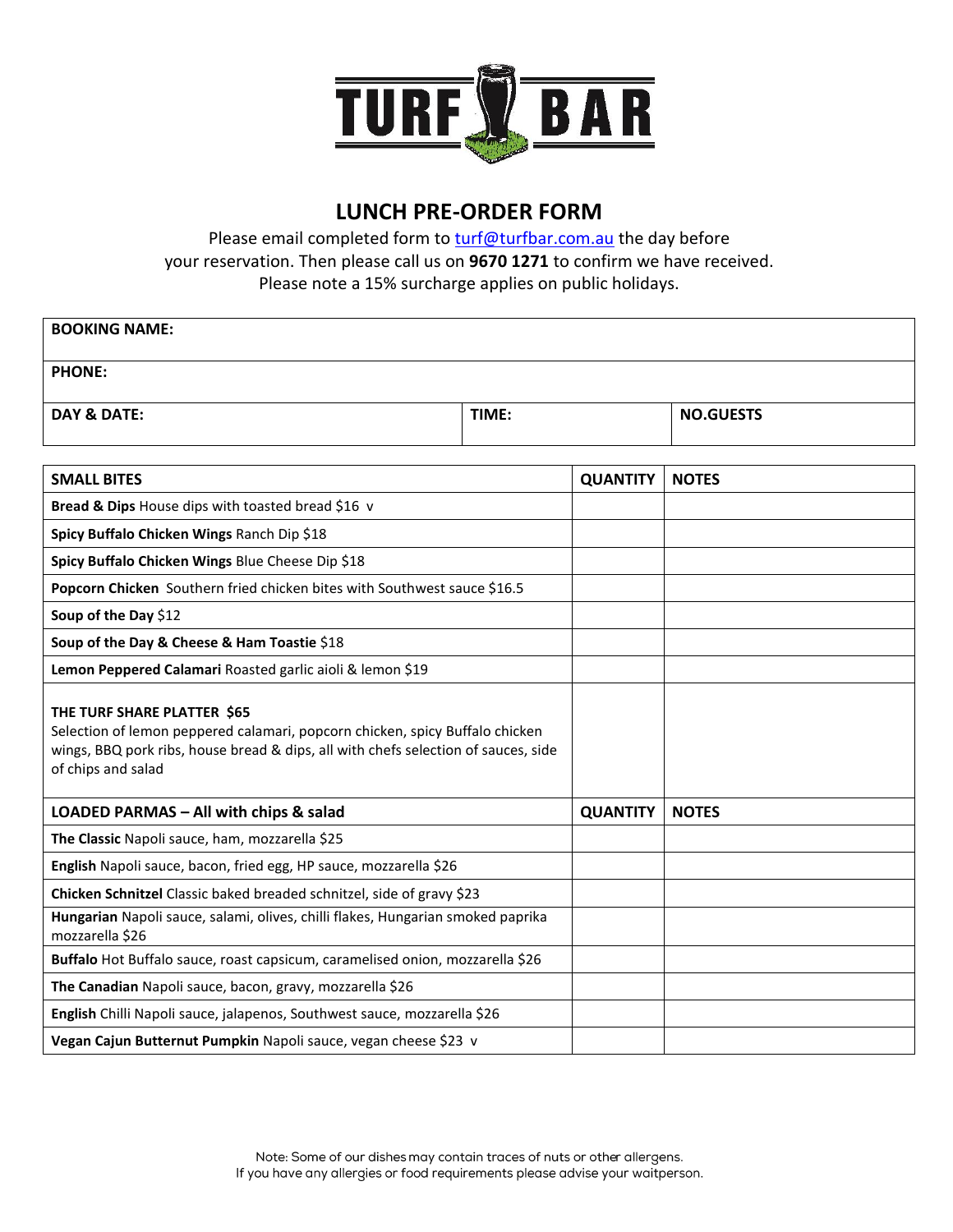| <b>BOOKIES BURGERS- All with chips</b>                                                                                          | <b>QUANTITY</b> | <b>NOTES</b> |
|---------------------------------------------------------------------------------------------------------------------------------|-----------------|--------------|
| Classic Cheeseburger 180g Wagyu beef pattie, cheese, tomato, pickle, lettuce,<br>American mustard, tomato sauce \$24            |                 |              |
| Burger with 'The Lot' 180g Wagyu beef pattie, bacon, beetroot, pineapple, fried<br>egg, tomato, lettuce, cheese, BBQ sauce \$28 |                 |              |
| Southern Fried Chicken Burger House crunchy slaw, caramelised onion, pickles,<br>cheese, Southwest sauce \$25                   |                 |              |
| Veggie Burger Fried haloumi, mushroom, roast capsicum, rocket, smoked<br>paprika aioli \$24 v                                   |                 |              |

| <b>PIZZA</b>                                                                                                  | <b>QUANTITY</b> | <b>NOTES</b> |
|---------------------------------------------------------------------------------------------------------------|-----------------|--------------|
| Margherita Napoli sauce, mozzarella, fresh basil \$18 v                                                       |                 |              |
| Pepperoni Napoli sauce, mozzarella, pepperoni, oregano \$23                                                   |                 |              |
| Hawaiian Napoli sauce, ham, pineapple, mozzarella \$22                                                        |                 |              |
| Meat Lovers Napoli sauce, bacon, ham, chicken, pepperoni, smoky BBQ sauce,<br>mozzarella \$24                 |                 |              |
| Fire Breather Napoli sauce, mozzarella, pepperoni, jalapenos, cayenne pepper,<br>chilli flakes, sriracha \$22 |                 |              |
| Veggie Lovers Napoli sauce, mozzarella, Spanish onion, roast capsicum, sundried<br>tomatoes, rocket \$20 v    |                 |              |
| Gluten Friendly Pizza Bases \$4 extra                                                                         |                 |              |
| Vegetarian Extra Toppings \$2 each                                                                            |                 |              |
| Meat Extra Toppings \$4 each                                                                                  |                 |              |

| <b>SALADS</b>                                                                                                            | <b>QUANTITY</b> | <b>NOTES</b> |
|--------------------------------------------------------------------------------------------------------------------------|-----------------|--------------|
| Classic Caesar Salad Cos lettuce, bacon, shaved parmesan, croutons, anchovies,<br>house Caesar dressed, poached egg \$20 |                 |              |
| Classic Greek Salad Cos lettuce, cucumber, Spanish onion, tomato, olives, feta,<br>house dressing \$22                   |                 |              |
| <b>ADD A SALAD TOPPER</b>                                                                                                |                 |              |
| Grilled Chicken \$4                                                                                                      |                 |              |
| Popcorn Chicken \$6                                                                                                      |                 |              |
| Fried Calamari \$4.5                                                                                                     |                 |              |
| Fried Egg \$2                                                                                                            |                 |              |

| <b>MAINS</b>                                                                  | <b>QUANTITY</b> | <b>NOTES</b> |
|-------------------------------------------------------------------------------|-----------------|--------------|
| Crispy Beer Battered Fish & Chips Garden salad, lemon & house made tartare    |                 |              |
| \$24                                                                          |                 |              |
| Garlic & Mushroom Rigatoni Creamy white wine garlic sauce, broccoli,          |                 |              |
| parmesan cheese \$24 v                                                        |                 |              |
| Chicken, Garlic & Mushroom Rigatoni Creamy white wine garlic sauce, broccoli, |                 |              |
| parmesan cheese \$28                                                          |                 |              |
| Bangers & Mash Pork sausages, creamy mash potato, garden peas, caramelised    |                 |              |
| onion gravy \$26                                                              |                 |              |
| Pie of the Day Creamy mash potato, peas gravy \$26                            |                 |              |
| Twice Cooked Pork Belly Herb roasted Chat potatoes, honey glazed carrots,     |                 |              |
| parsnip puree, apple cider jus 30                                             |                 |              |
| Barramundi Curry Laksa Creamy laksa broth, Asian greens, vermicelli noodles,  |                 |              |
| garnished with fresh chilli & spring onions \$30                              |                 |              |

Note: Some of our dishes may contain traces of nuts or other allergens.<br>If you have any allergies or food requirements please advise your waitperson.